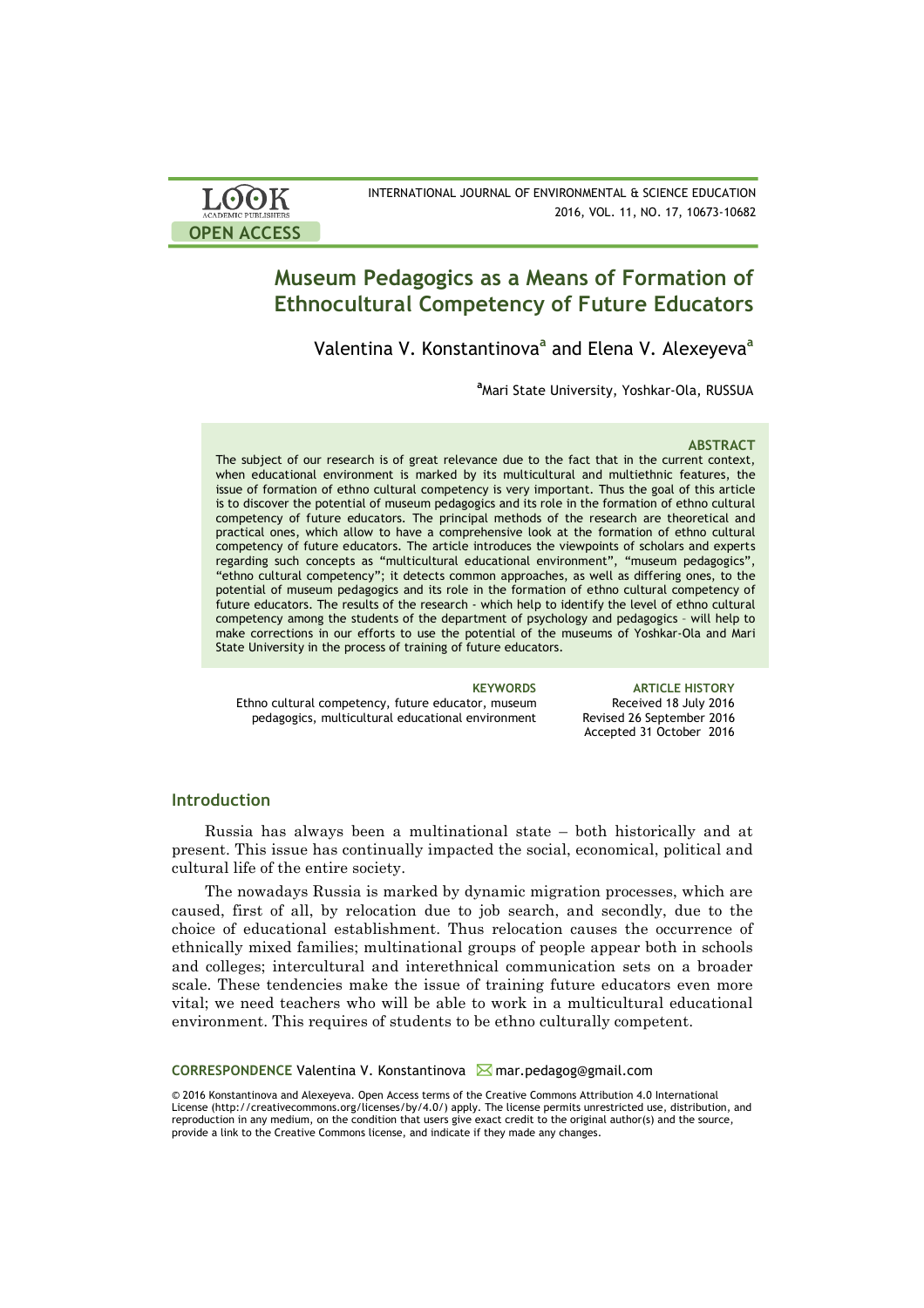In order to develop ethno cultural competency of future educators we need efficient means. The theoretical study of this issue and the practical organization of educational activity in higher educational establishments allow to identify museum pedagogics as one of such means.

Thus the abovementioned helps to specify the object of our research: methods and forms of organization of educational activity for developing ethno cultural competency of future educators in the process of their professional training.

# **Literature Review**

The problem of training local educators to teach in a polyethnic educational environment has a long historical background. The domestic concepts of national education and country-specific school defined the objectives of school as an instrument of education, as well as the instrument of linguistic and spiritual integration of the peoples.

The phenomenon of polyethnicity has been the subject of research in the world pedagogics since 1960-s, and beginning in 1980-s the establishment of the concepts of polyethnical, bicultural and cross-cultural education is being actively developed internationally. The concept of intercultural dialogue is one of the theories of the national science which serves as a basis for the analysis of modern tendencies in the development of pedagogics of higher educational institutions – tendencies, which help cultivate the means, conditions and mechanisms of formation of ethno cultural competency of a future teacher, as well as prepare him/her for the professional activity in a polyethnic educational environment. According to this phylosophic concept, various cultures are in the state of uninterrupted dialogue with each other, interacting and complementing each other on a continuous basis. This concept also concerns the notion of ethnic culture as a combination of traditional values, relations and behavioral peculiarities – reflected in the physical and spiritual activity of the ethnic group – which were established in the past, have been developing in the historical social dynamics and are continuously ethnically enriching the culture in various aspects of people's activity.

In the end of the twentieth century Russian academic community started actively discussing the issue of humanization and ethnization of education, defining the characteristics of a new social and cultural type of individual, who should evolve in a polyethnic educational space which combines the traits of both common and national culture. Some researchers consider ethno cultural education as a cultural phenomenon, a certain mechanism to transfer social experience, a model of education in the 21st century. Others introduce ethno cultural education as a holistic process of learning and practical application of the values of folk culture, which penetrates the culture of an ethnic group and is a part of the world culture, as well as a process of formation, socialization and personal development of an individual on the basis of ethno cultural traditions. As one of the results, ethno cultural education should lead to ethno cultural competency of an individual.

When we talk about the formation of specialists for regional educational establishments, in Russian scientific circles we encounter such term as "multicultural (polyethnic) educational environment".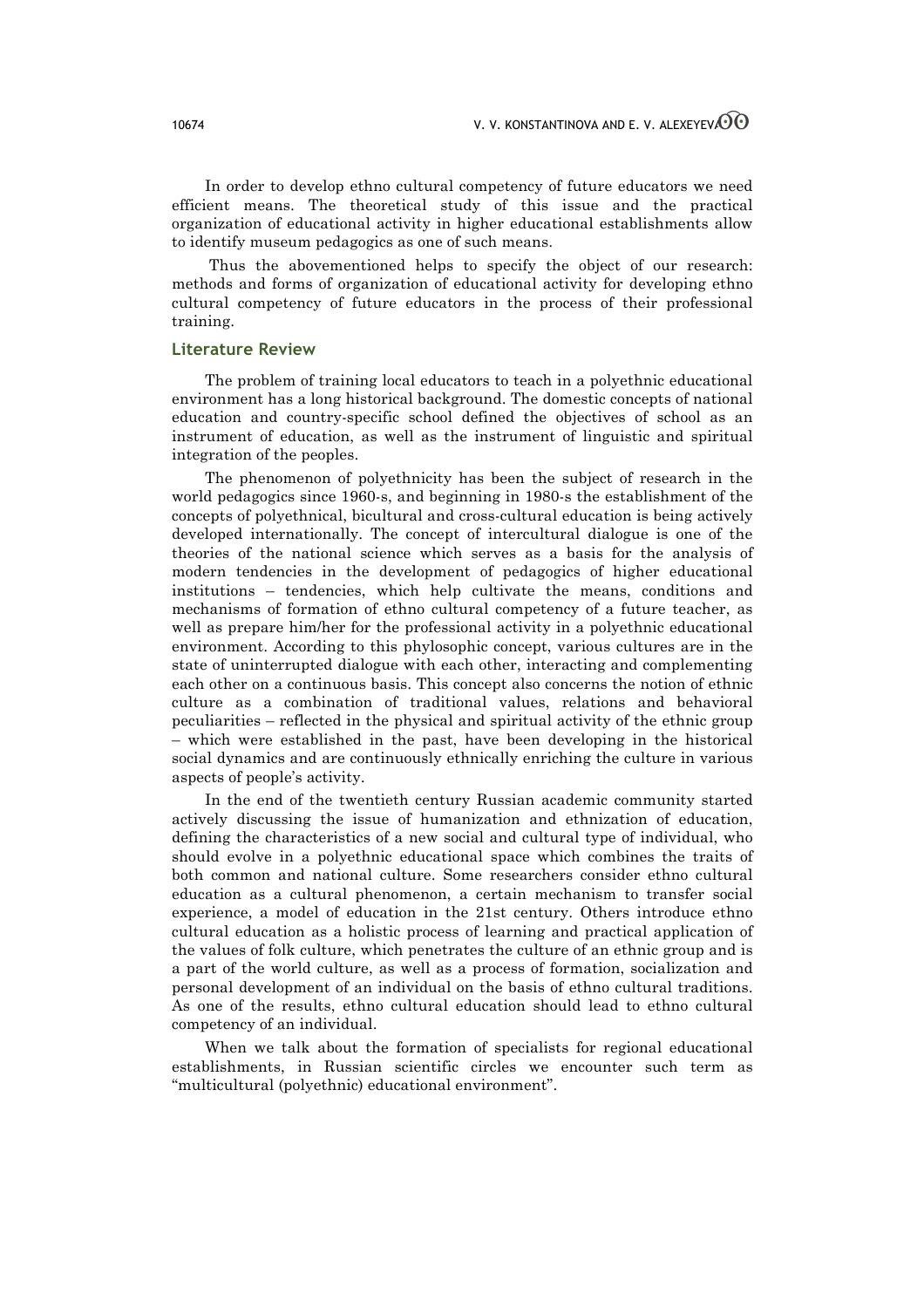#### $\odot$ INTERNATIONAL JOURNAL OF ENVIRONMENTAL & SCIENCE EDUCATION 10675

E.A. Pugacheva (2008) defines multicultural educational environment as "a spiritually saturated atmosphere of interpersonal contacts, which determines the mindset and behavior of the parties involved, as well as stimulates their need for sharing in the national and common spiritual values.

O.V. Gukalenko (2003) sees multicultural educational environment as a means of cultivating global consciousness among the younger generations through exploration of ethnic, national and world culture. All of this must teach and prepare them to live in multicultural polyethnic environment.

In her own research, T.V. Poshtareva (2009) puts emphasis on the fact that polyethnic educational environment prepares students for an effective interethnic interaction, which preserves their ethnic identity and aims to understand other cultures.

In order to effectively work in multicultural educational environment an educator must be ethnoculturally competent.

So what does the term "ethno cultural competency" include? In the studies of foreign and domestic educationalists and psychologists on the issue of formation of ethno cultural (intercultural) competency the latter is regarded as an integrated characteristic of an individual, which implies a combination of ideas and knowledge about both native and foreign ethnocultures, about their place in the world culture, the acquisition of ethno cultural values, and is manifested in the abilities, skills and behavioral patterns in monoethnic and polyethnic environment. Modern scientists consider ethno cultural competency as a quality of an individual expressed in the combination of objective knowledge and understanding of a given culture and implemented through the abilities, skills and behavioral patterns, which promote efficient interethnic understanding and interaction.

For example, L.I. Borovikov (1983) states that ethno cultural competency allows an educator to make his/her professional activity more ethnosensitive, i.e., to be more sensitive to ethno cultural values, demands, peculiarities of national behavior and temper established in the community, as well as to the standards of ethno cultural relationships.

S.N. Fedorova (2008, 2004) defines ethno cultural competency of an educator as a systematic, integrated education of an individual, which unites various static and dynamic characteristics and reflects the educator's activity as that of a subject of ethnoculturally focused educational process.

S.B. Seryakova (2002) defines ethno cultural competency of an educator as a psychological and pedagogical phenomenon, which characterizes the degree of his/her assimilation of traditional ethnic culture, his/her academic and practical preparedness to communicate his/her values and to imply the basic principles of ethnipedagogics as a system of upbringing within the framework of pedagogical activity of an educational establishment, taking into account national and psychological peculiarities of the representatives of various nationalities.

Thus, scientists define ethno cultural competency of educators as an integrative professional and personal quality, which is manifested in humanistic worldview (that is, their approach to ethnic problems in the home country and in the world; the approach to ethno cultural education), in integrated proficiency (to analyse, through methodological reflection, the real-life situations that occur in ethno cultural environment; to project ethno cultural approaches to educative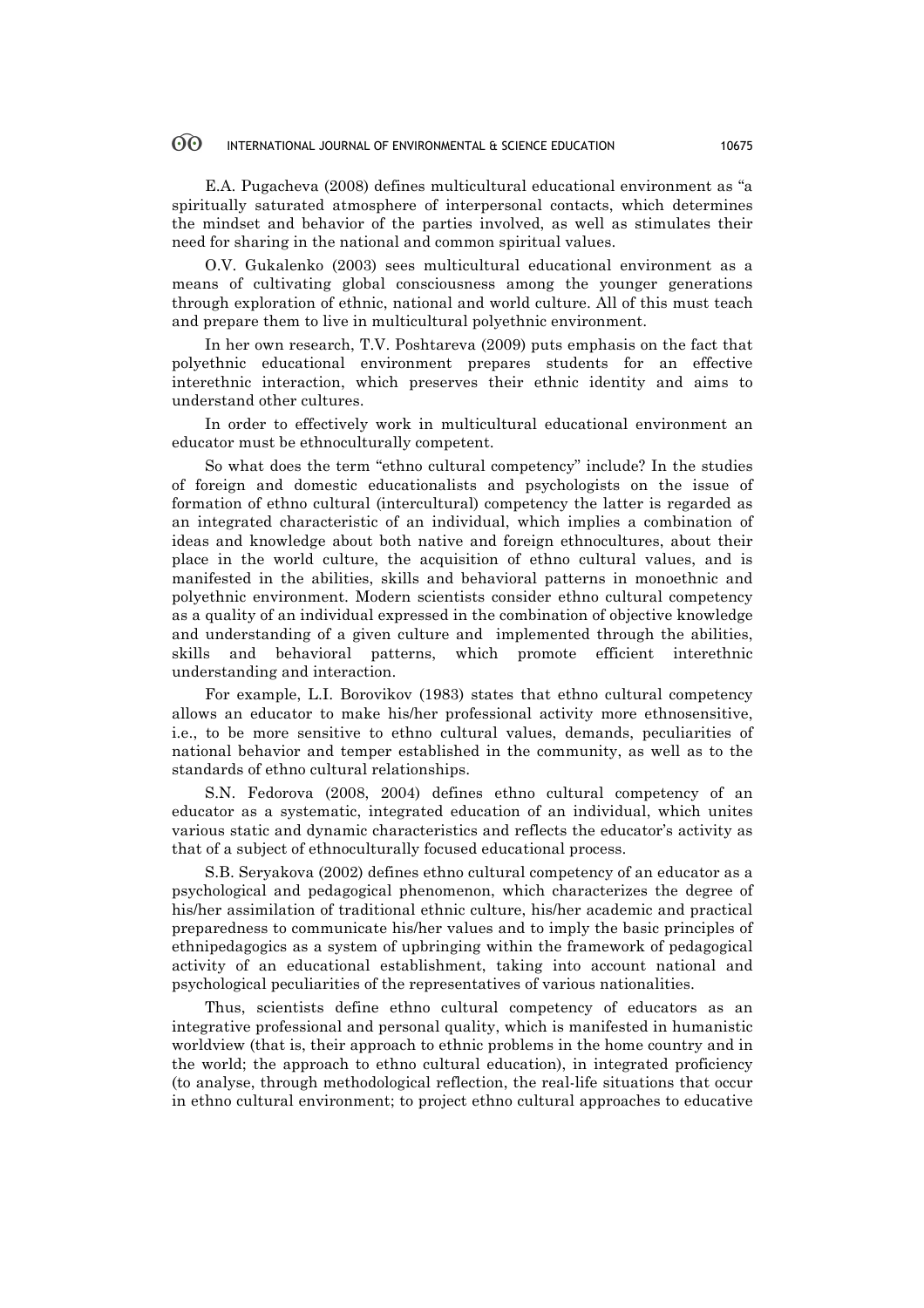process – the approaches aimed to develop tolerance and peacefulness among the students), in being ready to implement humanistic values (to create conditions for effective cross-national communication between the students; to organize events which promote interest to the historical and cultural heritage of other nations). Ethno cultural competency includes the following functionally related components: motivational and axiological, intellectual and cognitive, operative and practical, and reflexive and evaluative component.

For effective formation of ethno cultural competency we must consider the significance of external and internal patterns of the process of professional training of a future teacher. The study of internal patterns and psychological mechanisms of formation of ethno cultural competency is based on philosophical, psychological and pedagogical theories, modern theories and concepts of socialization, upbringing and development, ideas of personality development in the course of activity, the problems of interpersonal interaction and communication, aspects of age-related and pedagogical psychology of personality development in the process of their training in the higher educational establishment, the specifics of student education.

External patterns consider, primarily, the study of the specifics of the regional system of education which are related to the professional training of educators in the conditions of a multinational community. In our opinion, it is important to consider the positive experience accumulated in the polyethnic educational environment of our republic, starting from the activity of the Mari enlighteners in the second half of the 19th – beginning of the 20th century. Constitutive and genetic approach to the study of the origins of formation of Mari educators allows us both to identify the specific features of the process of development of the regional system of education, and to analyze the multiple factors which influence this process, as well as to visualize the implementation of axiological, culturological, and anthropological approach in the process of formation of educational personnel within the conditions of an ethnic region, and to determine the requirements for the ethno cultural competency of educators with consideration of the specifics of polyethnic educational environment.

Many contemporary researchers emphasize the implementation of the resources of museum pedagogics in the process of formation of ethno cultural competency of future educators.

Museum pedagogics is one of the most prominent fields of modern pedagogics, a new branch of scientific knowledge at the confluence of museology, pedagogics, psychology, art (as a part of common culture) and regional studies. Museum pedagogics explores the means of museum communication and the implementation of museum resources in the process of conveying and perceiving information in the context of pedagogics (Ivashkina, 2007).

Museum pedagogics is the pedagogics of open environment. It is not limited to the walls of a museum and is most efficient within the cooperation of school and museum, of leisure facilities and educational establishments; it works best within a rationally organized (from pedagogical point of view) cultural environment (Gamburg, 2009).

Many national and international scientists made a significant contribution in the development of museum pedagogics.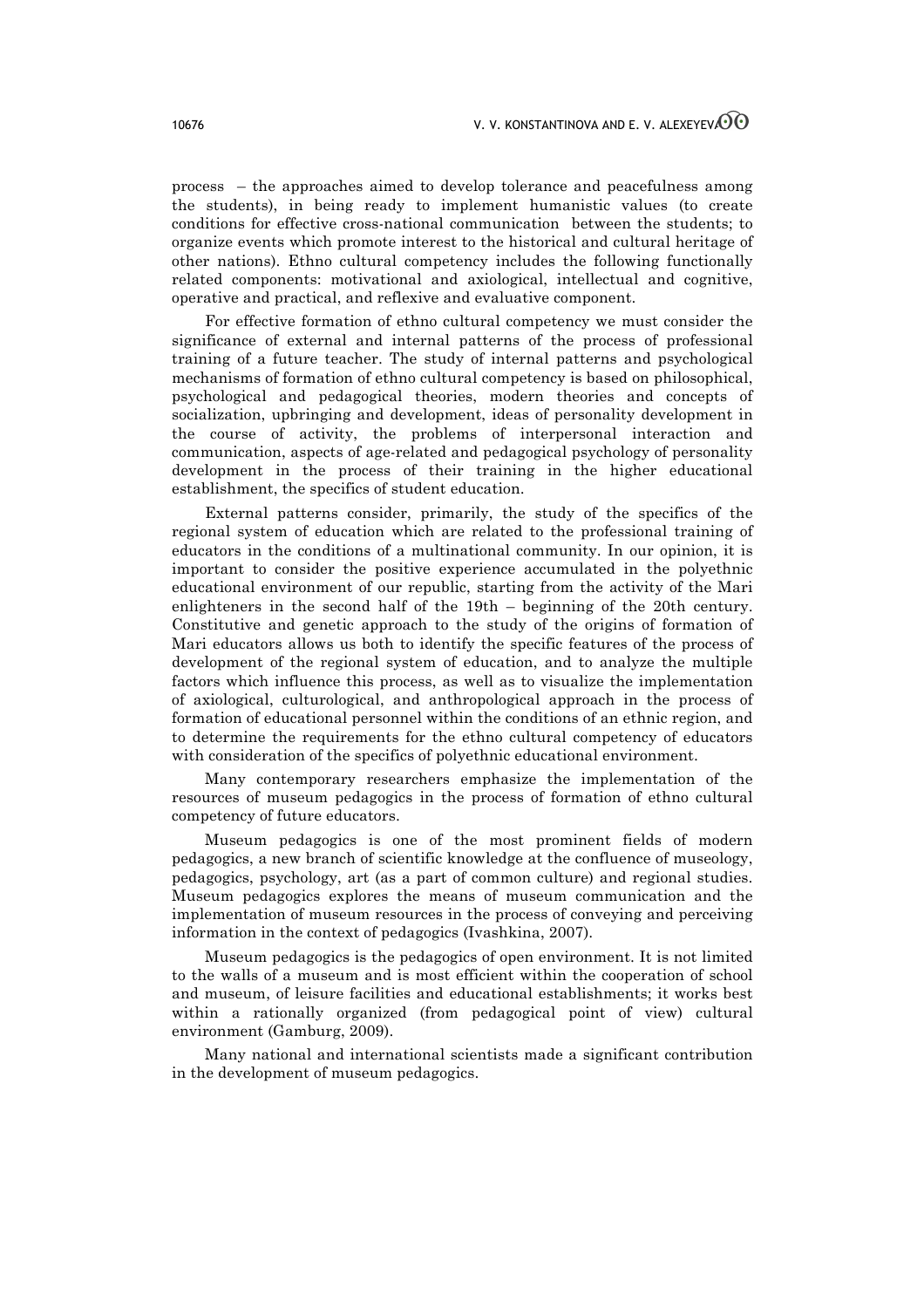#### 60 INTERNATIONAL JOURNAL OF ENVIRONMENTAL & SCIENCE EDUCATION 10677

Litvarkh А. was the first one to summarize the educational purpose of museums, and suggested a new approach to a museum visitor as a dialogue participant. By practicing the method of "museum dialogue", he was the first one to validate the role of an intermediary who helps a visitor to explore art and develop the ability to see and take pleasure in the work of art (eventually this intermediary was called a "museum educator") (Vasyutkin, 2001).

The first "museum boom" took place in the 19th century, when various pedagogical schools were at their height; museology started flourishing. Museums become the center of promotion of culturological and natural science values; they also become the centers of education and research. By the middle of the 19th century the development of historical studies and urban culture prompts the society to realize that museums, in particular, have become the most appropriate form of preserving and conveying civic and national heritage and experience. This establishes defined museum policies of communication of knowledge.

Our national scientists and public figures of Saint-Petersburg made their fist attempts in establishing museum pedagogics in Russia (1864). This set the stage for Russian pedagogical museum (1865), which served as a public, scientific and educational center, and helped raise the compelling issues of pedagogical science.

In the result of theoretical analysis and practical educational activity in the museums in 1934, the term "museum pedagogics" was introduced, which implied "the traditions of artistic education by means of museum resources – traditions drawn from educational work and museum didactics" (Akhunov, 2008).

In the 40s-80s of the 20th century the development of museum pedagogics was promoted by UNESCO's idea to largely attract children and youth to visit museums. The new understanding of the role of museums in the process of education and upbringing was academically conceptualized by prominent museologists, pedagogues and psychologists as a way to involve schoolchildren in intercultural dialogue (Belyakova, 2006).

The concept of "museum pedagogics" was introduced and actively applied in our country in the beginning of 1970s. The need to identify museum pedagogics as an independent academic discipline was determined by the demand for theoretic conceptualization and upgrading of the educative activity of museums.

The national theory of museum pedagogics was quite substantially covered in the works of the founding fathers of Russian school of excursion and of those, who supported the idea of using museums for educating their visitors, as well as in the system of aesthetic education by A.V. Bakushinskiy (1981). Considering educational activity of an art museum as a pedagogical process, А.V. Bakushinskiy emphasized the significant role of educators (Bakushinskiy, 1992).

During the formation of museum pedagogics as a science discipline greater prominence received those scientific views which were concentrated on the ideas of humanization and humanitarization of education through its reference to the world culture, history and spiritual values (Vasyutkin, 2001).

The development of museum pedagogics in Russia was also prompted by redefining the term "communication" into "museum communication", the latter serving as a dialogue interaction of individuals within the substantive environment of a museum. Besides, there were identified exposition and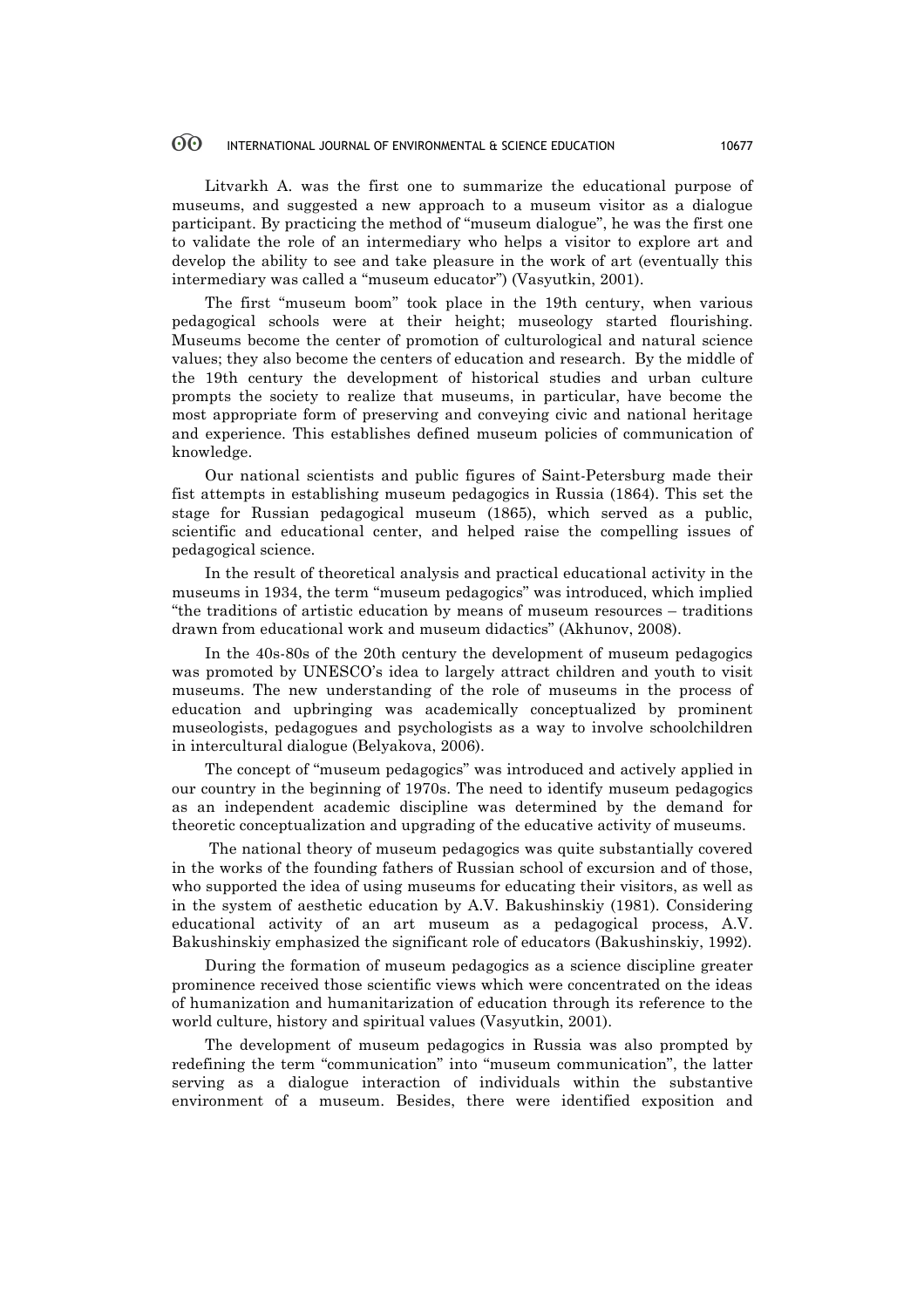excursion – the first being the essential form of museum communication, the latter being the main form of educational activity of a museum. The authors of an exposition were supposed to express the natural, cultural, social and other phenomena, as well as use artistic means to create a museum image that would have an ultimate impact on a visitor's emotions and senses.

At the current stage of the theory of museum pedagogics the subject of scientific study includes cultural and educative aspects of museum communication. In his study of the problems of museum communication the "museum language" is suggested as one of the essential terms of the means of communication. B.A. Stolyarov (2002) defines this term as a "system-based organized and well-defined interaction between a museum educator and students, which promotes a unified development, upbringing and education within the museum environment, based on the consistency and similarity of all its structural elements (museum object, museum educator, museum audience)".

According to E.G. Vanslova (2003), museum pedagogics is one of the most significant fields of modern pedagogics. It is a new branch of scientific knowledge at the confluence of museology, pedagogics, psychology, art (as a part of common culture) and regional studies. It explores the means of museum communication, and the implementation of museum resources in the process of conveying and perceiving information in the context of pedagogics.

In his work "Museum as an open pedagogical system", N.V. Nagorskiy (2005) calls museum pedagogics as "pedagogics of open environment". It is not limited to the walls of a museum and is most efficient within the cooperation of school and museum, of leisure facilities and educational establishments; it works best within a rationally organized (from pedagogical point of view) cultural environment. Museum pedagogics conforms to universal patterns and applies them within the conditions of a museum. An individual chooses a desired museum of interest, determines the scope and content of information he wants to get, and independently chooses the forms and time for communication with museum assets. The goal of museum pedagogics is to successfully and to the maximum satisfy and, where possible, to expand and enrich the interests of the audience. The focus on internal and personal eventivity of a pedagogical process in a museum requires new updated methods of educational museum activity in the context of such academic and scientific concepts as «culture and explosion» (Lotman, 1998), «incoming consciousness» (Bakhtin, 2002).

Through the years various scientists and researchers have been discussing the need of using the potential of museum pedagogics in the process of training and upbringing of schoolchildren. Among them L.V. Panteleyeva (2000), S.I. Sotnikov (2004), T.P. Mysheva (2007), O.S. Sapanzha (2007), E.P. Komarovskaya (2009).

In view of the above said, we can define the following objectives of museum pedagogics:

¾ to promote interest for the world cultures by the means of museum and its collections;

— to cultivate considerate and respectful attitude to museum valuables, which represent history and culture of a given nation;

- ¾ to promote the understanding of at-oneness of culture and nature;
- to cultivate the skill of museum ethics;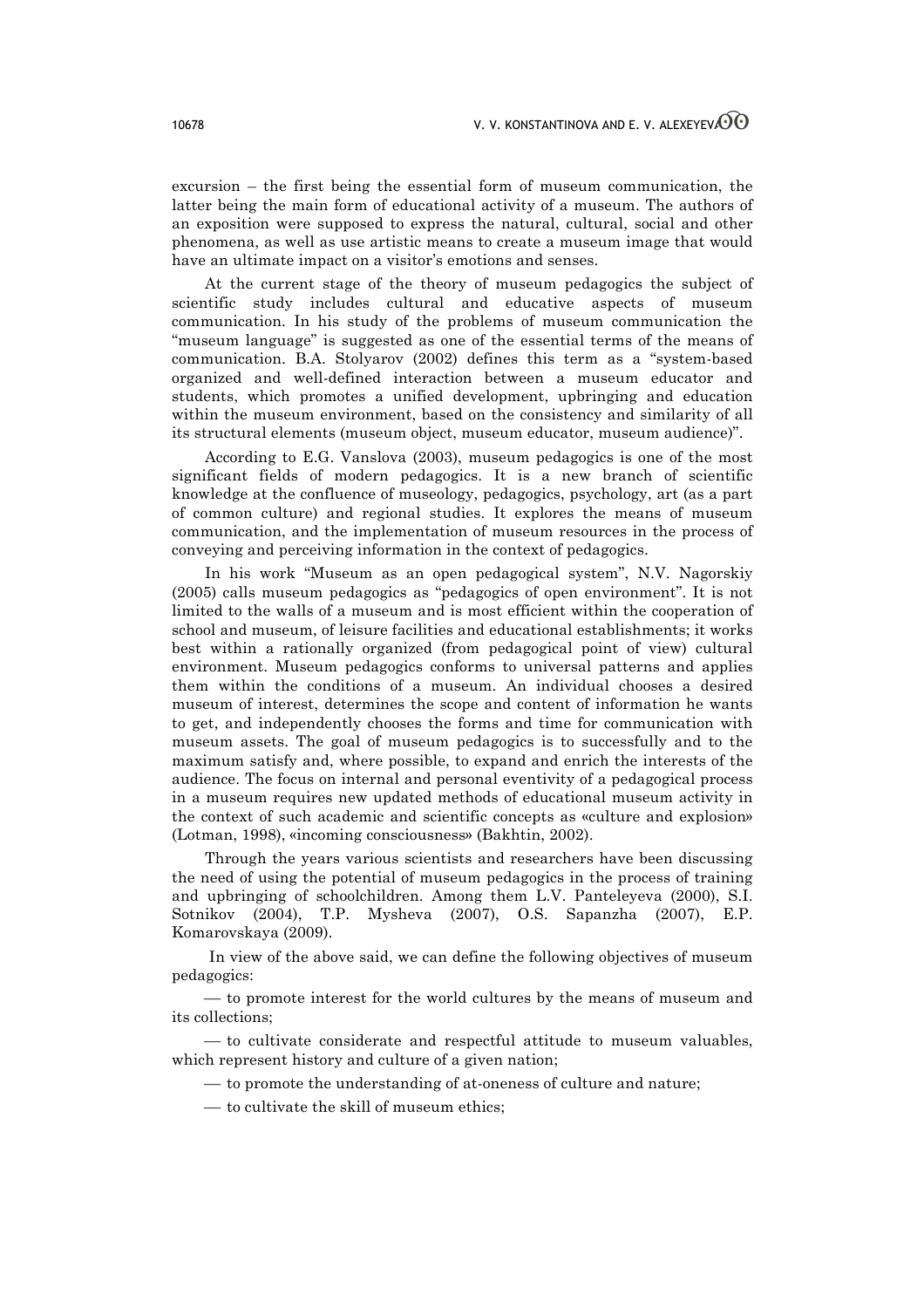#### 60 INTERNATIONAL JOURNAL OF ENVIRONMENTAL & SCIENCE EDUCATION 10679

— to cultivate love for the native land and the people who made a significant investment in its prosperity.

Contemporary museum pedagogics is evolving within the framework of the problems of museum communication and is aimed primarily at the objectives of education and upbringing of the younger generation. That is why the subject matter of cultural and educational activity is manifested in the forms of work with the museum audience and interaction with the educational system. There are more than a hundred of various forms, the most popular of which are lecture, excursions, tutorials, scientific readings, interest groups, workshops, recreation centers, literary soirees, movie shows, concerts, social gatherings with interesting people, festivals, historic games, contests, trivias, etc.

With this said, we see that museum pedagogics is one of the fields of pedagogical science and can be identified as a cross-disciplinary area of scientific knowledge, formed at the crossroads of pedagogics, psychology, museology and a specialized museum discipline, and a specific practical activity based on this knowledge and aimed to transfer the cultural experience to the younger generation in the context of museum environment, thus being an efficient means of formation of ethno cultural competency of future educators.

### **Data, Analysis and Results**

In order to determine the initial level of ethno cultural competency of future teachers, we conducted a research among the students of the Institute of Pedagogics and Psychology of Mari State University. The experiment involved 182 students.

At the ascertaining stage we have determined how often do the students visit the museums of the city, how do museum resources effect their interest to the native land or to the region of their current location for education, and how does museum pedagogics influence the formation of ethno cultural competency of the future teachers. To the question "Do you visit museums?" 25% out of 100% of the surveyed answered "Yes", 15% seldom go there, and 60 % have never visited a museum. Answering the question "What museums have you visited in Yoshkar-Ola?" 40% of the surveyed indicated that they visited the Museum of the City of Yoshkar-Ola, 30% visited the National Museum n.a. T.Evseev, 15% visited the Museum of Folk Applied Arts, 12% visited the memorial house of I.S. Kluchnikov-Palantay, 3% visited other museums. In the course of the survey some students even questioned the location of a given museum.

To the question "In your opinion, why do we need to visit museums?" the students' answer was the following: 15% of the surveyed said they go to a museum to spend leisure time, 20% go there because their curators compel them to, 35% of the students visit museums to learn about the history of the republic, 30% - to learn about the customs and traditions of the peoples of our region. To the question "Do you feel pride for the history of our region?" 55% of the surveyed gave a positive answer. In their answer to the question "Did you feel like reading about the history of the Mari region after visiting the museum?" 45% said "Yes", and the rest 55% - "No".

The results of the survey show that students, for the most part, very seldom visit the museums of Yoshkar-Ola. This, in turn, speaks about insufficient efforts to use the pedagogical potential of the museums of the city and of Mari State University in the process of formation of ethno cultural competency of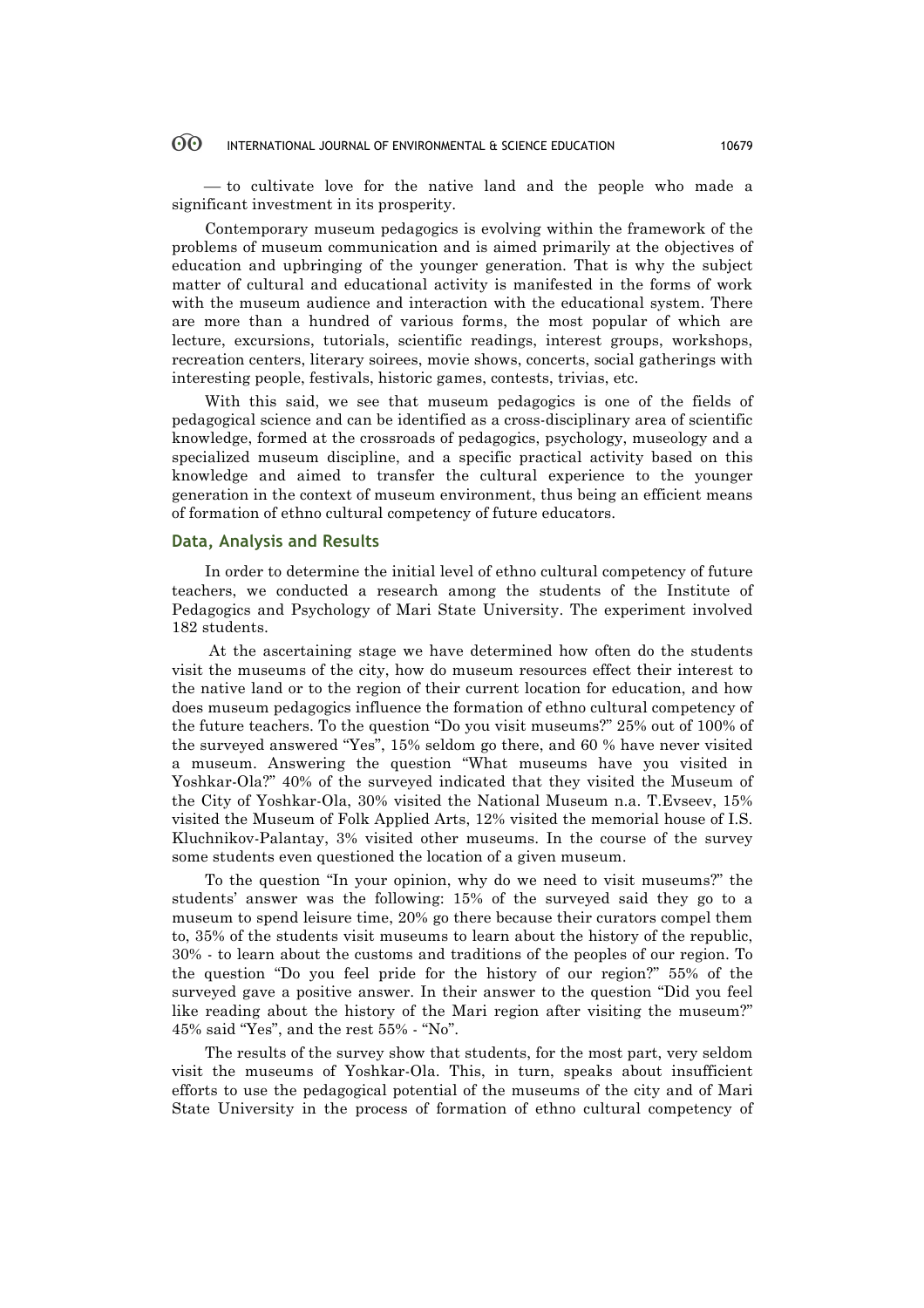students, i.e. future educators. Ethno cultural competency, notably, enables a teacher to make his/her professional activity ethno sensitive, i.e. to be more aware of ethno cultural values, demands and peculiarities of the national mindset of the guests, the standards of ethno cultural relations customary of their community.

Addressing the issues of formation of ethno cultural competency of future educators we are concerned that modern students don't use the full scope of pedagogical potential of the museums of Yoshkar-Ola and even of Mari State University. Some of the surveyed were not even aware of the location of museums, let alone attendance. The reason for this state of things lies in the absence of academic and methodological basis, as well as of activity models of formation of ethno cultural competency of future educators by the means of museum pedagogics. The scholarship of the Russian Foundation for Humanities "The Formation of Ethno cultural Competency of Future Educators by the Means of Museum Pedagogics" no. 16-16-12006 will allow to resolve theoretical and practical issues of formation of ethno cultural competency of future educators.

# **Discussion and Conclusion**

According to A.N. Nekrasova (1992) "ethno cultural competency of an educator" can be defined as "psychological and pedagogical phenomenon which characterizes the level of the teacher's knowledge of the nation's traditional culture and his/her academic and practical preparedness to convey his/her values, as well as to implement the basic concepts of ethno pedagogics, the latter determined as a system of upbringing within the conditions of pedagogical activity of an educational establishment, with consideration of the variety of national and psychological peculiarities of the representatives of various nationalities". Thus, agreeing with A.N. Nekrasova (1992), teachers need to focus on the formation of cognitive, emotional and behavioral aspects of ethno cultural competency of future educators. The criteria of a formed ethno cultural competency of future educators can be: the knowledge of culture and history of a small motherland; the knowledge of ethno psychological specifics of the students; ethno pedagogical training; the knowledge of learning technologies intended to form ethno cultural knowledge and skills of the students, etc.

Due to the relevance of the issue of our research and the lack of theoretical and practical curriculum in the context of the new generation, there is a need for a more activated approach to the implementation of the potential of museum pedagogics in the process of formation of ethno cultural competency of future educators. To enhance cognitive, emotional and behavioral perception we can recommend using the resources of the museums of our small motherland and our university. The capital of the Republic Mari El, the city of Yoshkar-Ola, hosts the following museums which perform educational and upbringing functions: the National museum of the Republic Mari El n.a. T. Evseev represents the exposition of the wildlife of our region, historical and ethnographic materials, material and intellectual culture of the Mari people; the Museum of history of the city of Yoshkar-Ola contains the collections of ethnography, arts and crafts, archeological and heraldic showpieces, art works, photographic documents related to the history of the city; the Museum of national applied arts, which is located in an antique house, the latter in itself being a cultural heritage site, represents the sample copies of the applied arts of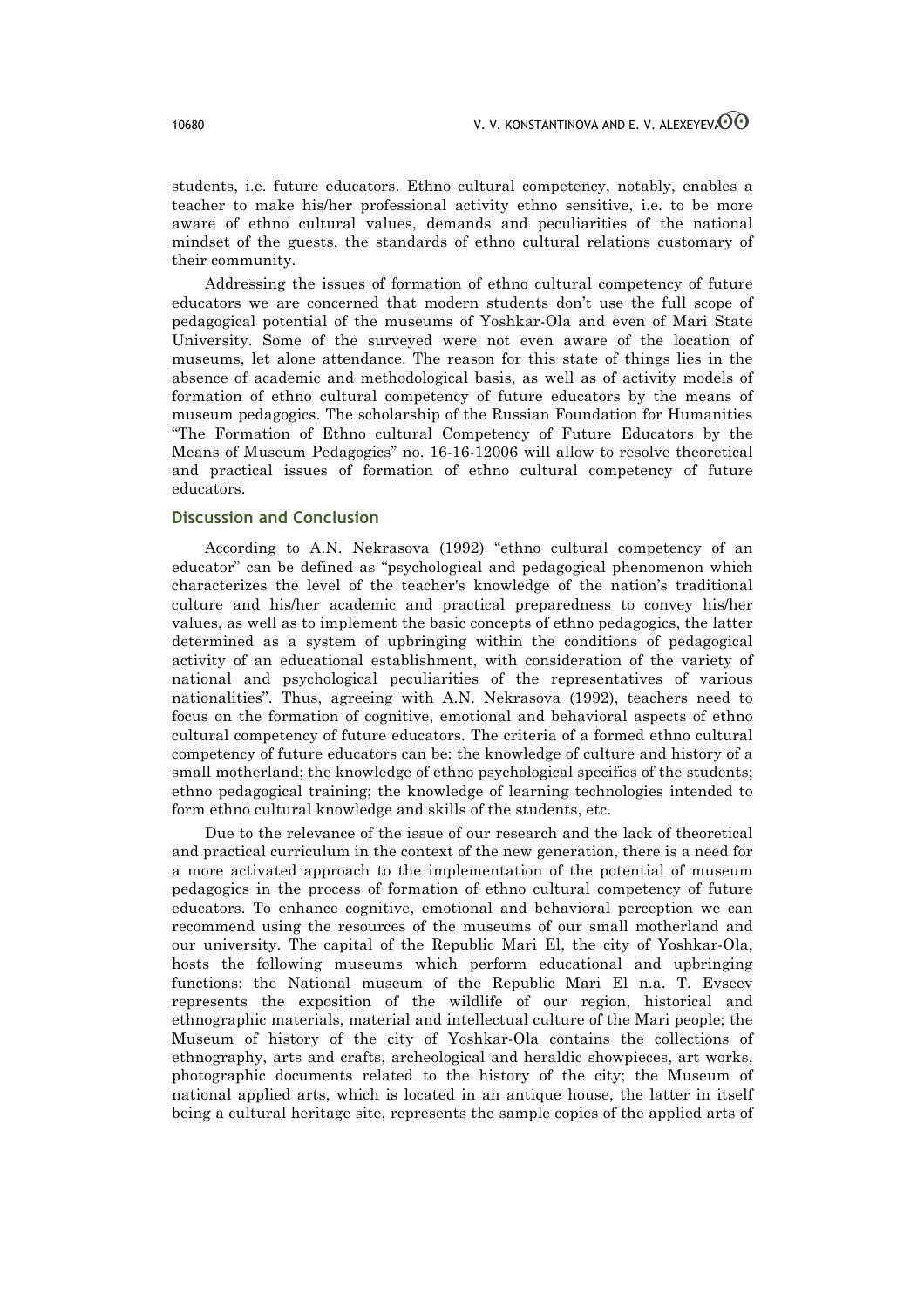the Mari people; the Republican museum of fine art with showpieces of the Mari fine and applied art, paintings and drawings of the Russian artists, and sculptures; the National art gallery that, besides the permanent exposition of the paintings of the Mari artists, regularly holds the expositions of the collections of the Russian and world museums, as well as of various private collections; the Memorial house of I.S. Klyuchnikov-Palantay – the Mari composer who laid the foundation for the Mari art music – presents the exposition of the objects of household of a provincial town of the beginning of the 20th century: the interior of the old house, the parlor and the dining-room, children's room and the composer's library.

A great interest for the students may have the National memorial museum of the history of the Gulag, which represents the showpieces related to the activity of the Chief Directorate of Camps (the Gulag) in the Mari ASSR, the recreated camp interiors and atmosphere, a detailed record of the victims and their executors; the Museum of history of the USSR, which contains the everyday household items, photographs, coins, books, the symbolics of the Little Octobrists, Pioneers and Komsomol members, and many other assets of the epoch of the USSR. This museum is located in a historically significant building, which was constructed in 1927 and hosted the "House of kolkhoznik" in Soviet times.

The History Museum of Mari State University represents the history of establishment and development of higher pedagogical education in the republic. The showpieces, biographical data, photos can tell the new generation of teachers a lot of interesting and useful things about the most prominent representatives of educational activity in the Mari republic. Zoological Museum of Mari State University is the pride of the Institute of Medicine and Natural Sciences. It presents more than 1000 of showpieces, including about 680 kinds of invertebrates and vertebrates. Among them also about 146 kinds of mammals, 387 kinds of birds, 120 kinds of fish, 64 kinds of reptiles and 15 kinds of amphibians. The labels, explanatory texts, pictures and charts on the showcases and stands contain didactic information.

The abovementioned museums store among their assets very valuable materials which can be used in the process of training of future educators. Only the knowledge of history and culture of their small motherland can help bring up highly moral, real educators who are well aware of the heritage of their region and the country in general.

# **Disclosure statement**

No potential conflict of interest was reported by the authors.

### **Notes on contributors**

**Valentina V. Konstantinova**, The Federal State-Funded Educational Institution of Higher Education Mari State University, Yoshkar-Ola, Russia.

**Elena V. Alexeyeva**, The Federal State-Funded Educational Institution of Higher Education Mari State University, Yoshkar-Ola, Russia.

### **References**

Akhunov, V.M. (2008). Museum pedagogics as an academic discipline: about the history of formation. *Pedagogical education, 4*, 36-44.